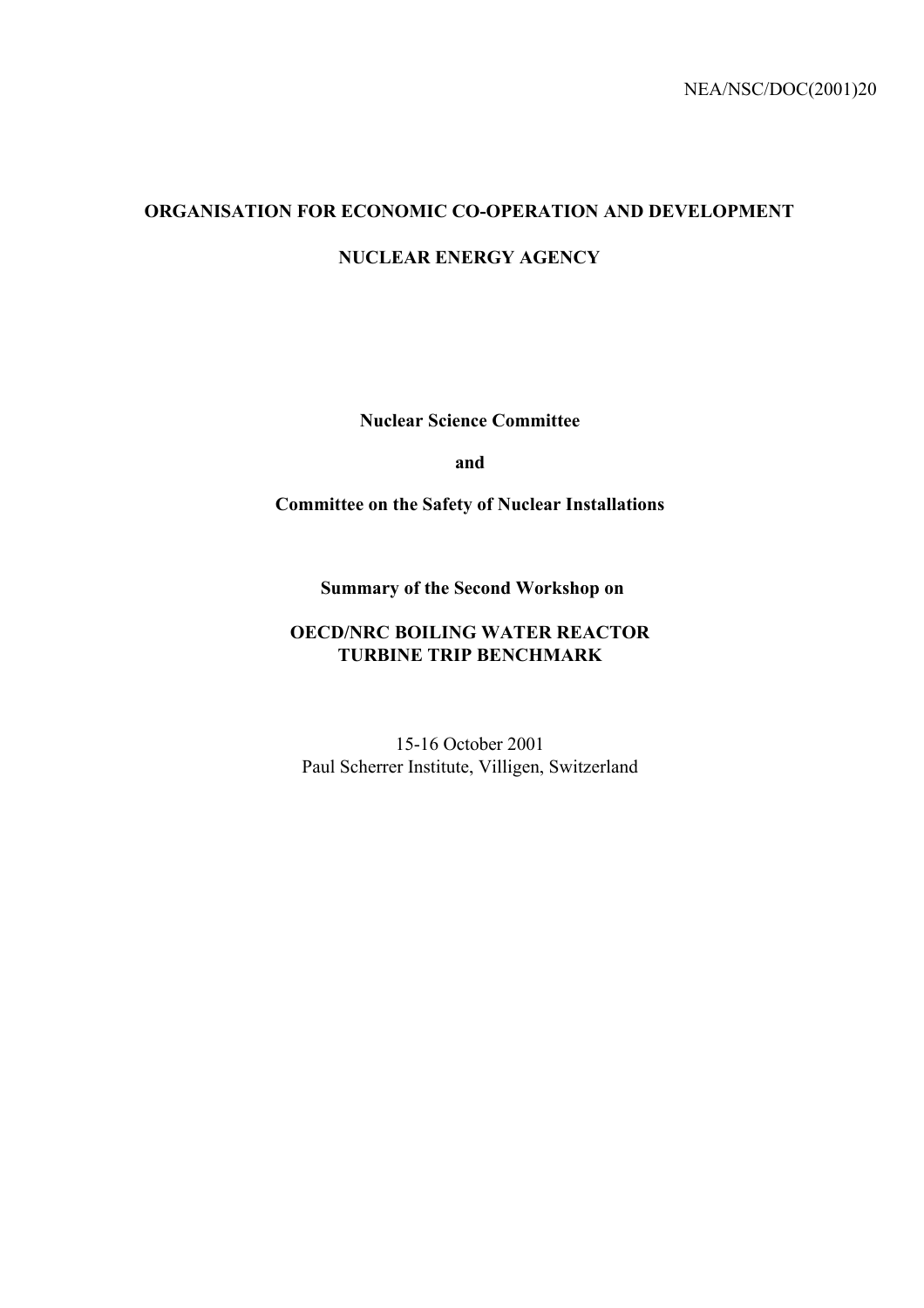### **Introduction**

The meeting was opened by Dr. Paul Coddington from PSI, the Chairman of the Organising and Program Committee of the Workshop. He chaired the Introductory Session 1. The deputy director of the PSI Nuclear Energy Department, Dr. Konstantin Foskolos, welcomed the participants on the behalf of PSI and gave an overview of the nuclear research performed at PSI. The participants introduced themselves and the organisations they represented. 26 participants representing 15 organisations from 8 countries attended the 2nd Workshop. The actual number of participants having submitted results and presentations for the Second Workshop was larger than the number of attendees. The list of participants is provided in Annex 1. Some participants (denoted by stars) had to cancel their trip but they submitted presentations. The agenda, provided as Annex 2, was reviewed and adopted after minor changes.

Prof. José-María Aragonés summarised the on-going and planned activities in the area of threedimensional (3D) coupled transient simulations, promoted by NSC/NEA/OECD. Prof. K. Ivanov presented the new VVER-1000 coupled code benchmark problem. It is based on real plant - Kozloduy NPP, and there are measured data for initial steady state and transient, based on the data collected during a test performed at Unit 6. The benchmark has already been endorsed by NSC as an International OECD/DOE benchmark problem and a first draft Specification has been prepared by PSU under the DOE sponsorship. This benchmark is at the stage of identifying the interested parties, including those from central and eastern European countries operating VVER reactors. These countries have their research forum, called AER, and this benchmark could be the first real scientific co-operative project between NEA, OECD and AER. In order to facilitate a possible agreement on this, it was suggested that the draft of the specification is sent to AER members for consideration and discussion AER at its next meeting to be held mid-May 2002 in Moscow. By the time of the next BWRTT meeting in Rossendorf, AER is expected to provide a statement as to whether or not they wish to co-organise the benchmark. Documents concerning the final approval of the benchmark and the participation of AER will be submitted to the NSC at its June 2002 meeting. The contact at AER is Pertti Siltanen from FORTUM, Finland.

On behalf of Prof. T. Downar, K. Ivanov presented the proposal by Purdue University for a control rod ejection transient benchmark for a partially MOX fuelled PWR. Further K. Ivanov presented information about the NRC activities concerning the coupled code TRAC-M/PARCS development and validation.

K. Ivanov reviewed the OECD/NRC BWR TT benchmark activities after the  $1<sup>st</sup>$  Benchmark Workshop last year in Philadelphia. The Specification has been published as an NEA/OECD report, and a FAQ e-mail discussion forum has been established through the OECD server; a benchmark Web page and ftp site have also been established. The benchmark team, in developing their models and performing the benchmark calculations, has assisted participants. Dr. E, Sartori provided information about the Special Session being organised at PHYSOR 2002 in Seoul, Korea, on Numerical and Computational Issues of Coupled 3D Kinetics/Thermal-Hydraulic System Code Simulations: OECD/NRC BWR TT benchmark. The participants intending to contribute papers were identified. The deadline for abstracts is January 15, 2002 and the deadline for full papers is end of May 2002. K. Velkov will be co-ordinating the participation from Europe, K, Ivanov from USA and Asia and E. Sartori will be supervising the organisation of the Special Session.

### **Technical Sessions**

Dr. K. Velkov from GRS and Andy Olson from EXELON chaired Session 2 on the Phase 1 of the Benchmark. In her presentation Mónica Vela García from PSU presented a summary of the submitted participants' results for the First Exercise in the form of tables and graphs. The comparative analysis was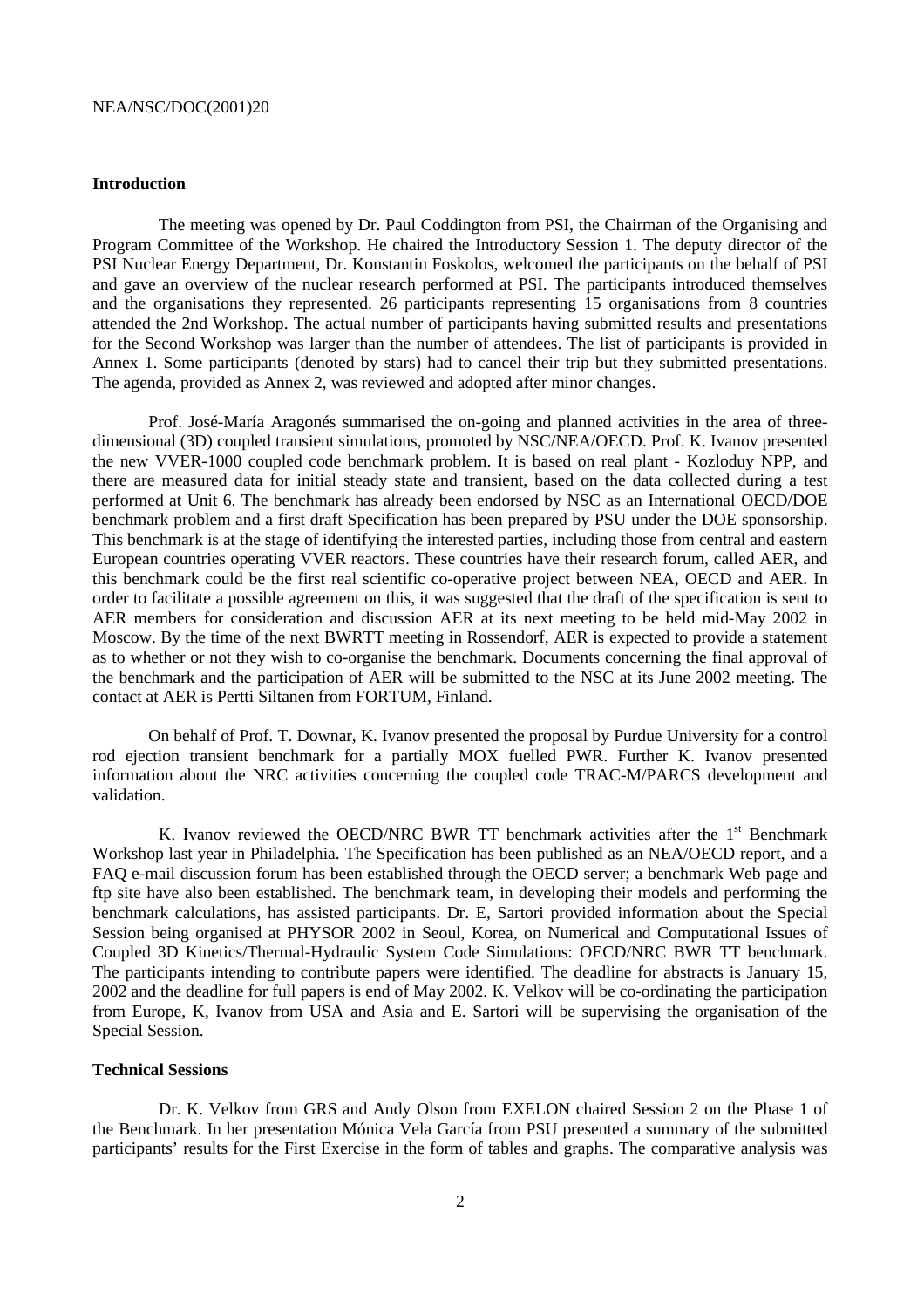made based on the assumptions that where measured data is available it was chosen as reference predictions and where code-to-code results were compared at this point, the EXELON RETRAN results are considered as reference results. This assumption is made only for these preliminary comparisons since the EXELON results were already extensively verified with the measured data while most of the participants are still developing and tuning their models. However, in the final analysis to be published, for the code-to-code result comparisons, the reference solution will be generated using statistical and/or ACAP methods. ACAP is an automated assessment computer tool developed by ARL, PSU for NRC. It is especially advanced for analysis of time history data and code-to-data comparisons. Eleven participants from seven countries have submitted their results for the first exercise so far. The misunderstandings in the format of submitted results were addressed. Andy Olson from EXELON discussed the observed modelling issues, causing deviations in the participants' solutions for the first exercise. He made an analysis in depth of the key parameters for analysing BWR TT events as pressure response (which is a function of the steam line model, steam bypass model, non-equilibrium effects modelling at steam-water surfaces and core exit/separator region modelling) and core flow response (which is a function of jet pump model, and separator modelling). Further the participants presented their models, the obtained results and performed parametric variations for the first exercise (papers 10 through 17, see Annex 2). Such sensitivity studies included - but were not limited - to the effect mass flow through the bypass valve, the impact of the direct heating model, steam line and steam bypass system modelling parameters (including the detail of nodalisation and the turbine bypass valve flow area), nodalisation of the reactor vessel, and jet pump modelling.

In the following discussion of the results for Exercise 1, several issues were raised by the participants and addressed by Andy Olson:

- (a) Bypass Valve (BV) modelling the BV position versus time is provided as a part of the Specification. The question about the resolution of measurement was raised. A more detailed steam bypass system description and bypass valve data will be provided to the participants by the benchmark team. It was designed as a linear system and the linearisation approach will be described also.
- (b) Core axial pressure drop since there is no direct measurement it is important to clarify how this quantity is defined and which axial elevations are used. Two values for the core pressure drop are given in the Specifications – measured (from P1) and calculated. The pressures in the lower and upper plenums and the dome (mid-points of the volumes) are used. The difference comes from the different elevations used in the upper part of the reactor. There is a correlation, provided by the vendor, for the pressure drop across the separator.
- (c) Axial void distribution it is important to know where the values are calculated for different participants. For EXELON these are the node centre values.
- (d) For jet pump modelling during steady state a constant rotational pump speed should be considered. The inertia component for the jet pump model will be provided.
- (e) Results for maximum dome pressure increase during the transient to be analysed instead of maximum dome pressure.
- (f) The comparison of results to the measured data there are time delays for the pressure measurements. The benchmark team will include them when comparing the submitted results with the measured data.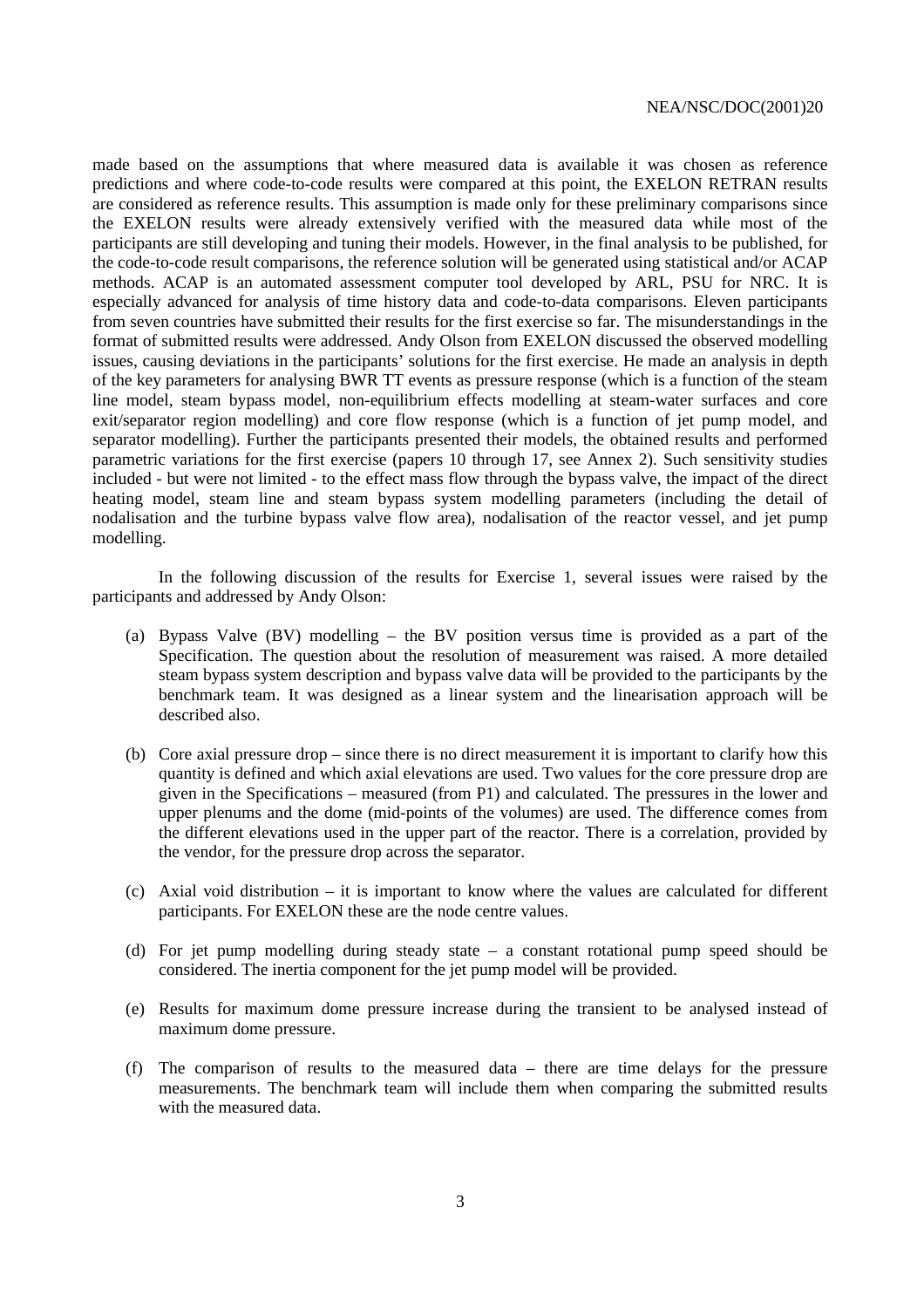(g) Additional design information to be provided to participants include the initial pressure distribution in the reactor and additional data on bypass steam modelling.

Dr. Akitoshi Hotta from TEPSYS chaired Session 3 on Phase 2 of the Benchmark. Mónica Vela García from PSU presented the summary of participants' results submitted for the Second Exercise in a form of tables and graphs. Eight participants from five countries submitted results for the second phase and these results were compared and analysed. The comparisons still did not show very good agreement for HZP conditions, which is expected, but there are indications that the neutronics models have been developed and initialised well. Larger deviations were observed for the initial HFP conditions where the thermal-hydraulic feedback plays an important role. For example, discrepancies can be seen for the axial void fraction distribution predictions at the HFP steady state. It is accepted that  $K_{\text{eff}}$  is equal to 1.000 for the initial steady-state conditions. The deviations are larger for the transient predictions – most of the participants overpredict the power peak during the transient. K. Ivanov presented a discussion of the Phase 2 including the modelling issues identified in communication with the participants. These modelling issues included ADF modelling, correction of the moderator feedback mechanism to account for bypass density, core boundary condition model and provided boundary conditions, etc. Further the participants in their presentations discussed their models, coupling schemes and preliminary results as well as the results from different sensitivity studies. These studies included the role of timing of the scram in TT transient simulations, time-step size, orifice throttling, void correlation, inlet temperature/sub-cooling, cladding heat capacity, direct heat fraction and model, gas gap conductance, drift flux models, Doppler temperature model, number of thermal-hydraulic channels and spatial mapping schemes, impact of ADFs, and core pressure increase.

Also the participants requested additional data for each of the three types of thermal-hydraulic channels (hydraulic diameter at the channel inlet, outlet and along the axial direction and channel roughness) and detail flow distribution at the core inlet (i.e. for each bundle).

The above issues were addressed in the following discussion and led to some conclusions for Exercise 2 modelling and calculations, which the participants accepted:

- (a) The benchmark team will provide the detailed flow distribution (i.e. for each thermal-hydraulic channel per assembly);
- (b) The benchmark team will provide correlations as to how to distribute the bypass flow;
- (c) Participants are responsible for benchmarking their own void correlation;
- (d) Since the second exercise is designed for initialising the coupled core models comparisons will be performed only on a code-to-code basis and not with measured data. The comparisons with measured data will be performed for the third exercise.
- (e) Xenon correction since the total thermal absorption cross-sections are generated using CASMO-3 depletion calculations at nominal conditions they need to be corrected to account for the Xe concentration distribution at the initial steady state conditions of the turbine trip test 2. This 3-D spatial (node-wise) Xe concentration distribution is provided as a separate file at the benchmark ftp site. The participants need to implement the following correction formula in their neutronics model for each neutronics node "i":

$$
\Sigma^{i^{*}}{}_{a,2} = \Sigma^{i}{}_{a,2} - \Sigma^{i}{}_{Xe,2} + N^{i}{}_{Xe}\sigma^{i}{}_{Xe,2}
$$
 (1)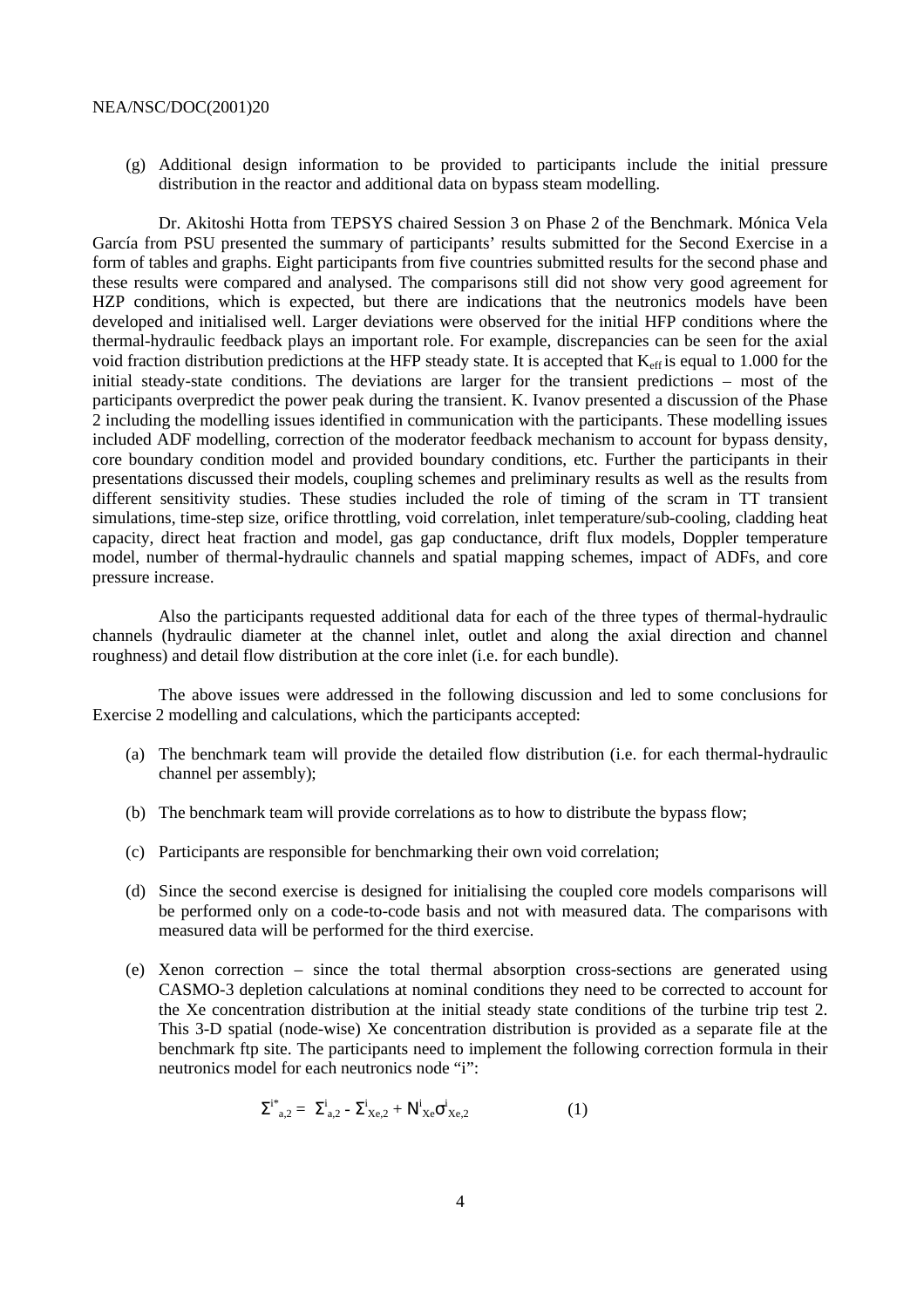where  $\Sigma^i_{a,2}$ ,  $\Sigma^i_{Xe,2}$  and  $\sigma^i_{Xe,2}$  are provided in the cross-section tables, and  $N^i_{Xe}$  is provided in a separate file at the benchmark ftp site.

For the HZP calculations of the  $2<sup>nd</sup>$  Exercise, the Xenon correction should not be modelled;

- (f) Additional output parameters are requested for comparisons total reactivity and reactivity components time evolution during the transient.
- (g) In a similar approach as for the MSLB benchmark two clusters of results will be formed for comparisons – one based on the specified 33-channel model and one for more detailed models.

Eric Royer from CEA, France, chaired Session 4 on the third phase of the benchmark. There were no preliminary results presented. Some modelling issues were discussed such as a need to include in the comparisons some local safety parameters as maximum cladding temperature or minimum critical power ratio, xenon correction and direct heating modelling, uncertainty range of the measured data and how to include the code-to-data comparisons. A question was also raised about the reference solutions for the extreme scenarios where no measured data are available.

### **Schedule and Future Workshops**

Prof. José-María Aragonés from UPM chaired Session 5 on the future revised work plan and schedule of the benchmark activities. The discussion was focused on the deadlines and organisation of future Workshops. This summary of the 2<sup>nd</sup> Workshop will be published as an NEA/NSC document and distributed to participants, together with other material of the Workshop such as electronic copies of the presentations, etc., on a CD-ROM. The additional requested data will be provided to participants by the benchmark team by mid-November, 2001.

The deadline for final submission of results for Exercise 1 is February 28, 2002 and for Exercise 2 is March 31, 2002. The deadline for submission of preliminary results for Exercise 3 is April 30, 2002. The third BWR TT benchmark Workshop will be hosted by the FZR, Dresden, Germany, from May 28-30, 2002. The first two days - May 28-29 - will be devoted to the BWR TT workshop, and the last day – May 30 - will be for a starter workshop on the international coupled Kozloduy VVER-1000 benchmark problem.

The deadline for submission of the final results for Exercise 3 is July 31, 2002. A special session will take place at PHYSOR 2002, Seoul, Korea, (October 5-10, 2002) on Numerical and Computational Issues of Coupled 3-D Kinetics/Thermal-Hydraulics System Code Simulations: OECD/NRC BWR TT Benchmark. An ad-hoc Workshop on the OECD/NRC BWR TT benchmark is scheduled on October 5, 2002, in conjunction with the PHYSOR conference

### **Closing**

The NEA secretariat expressed appreciation to the host organisation, PSI, and its staff, for their outstanding efforts in making this Workshop a success and for their generous hospitality.

Participants were taken on a guided tour of the PROTEUS facility after the closing of the Workshop.

*Note:* The additional data provided by the PSI team is elaborated in Annex 3.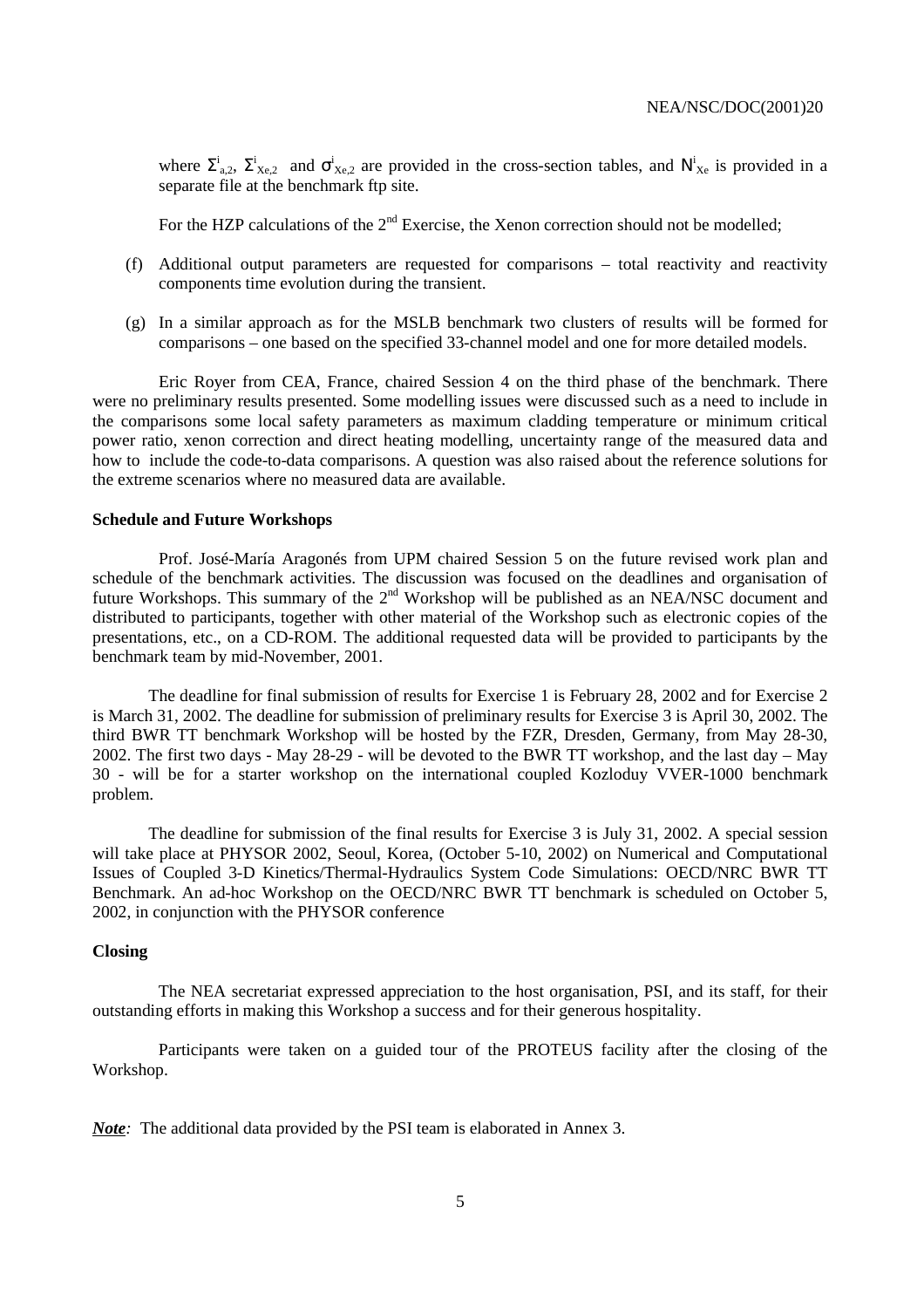# **Annex 1**

# **Second BWR-TT Workshop, PSI Villigen, 15-16 October 2001)**

# List of Participants

| <b>FRANCE</b>                                                                                                                             |                                                                                              |
|-------------------------------------------------------------------------------------------------------------------------------------------|----------------------------------------------------------------------------------------------|
| MIGNOT, Gerard<br>DER/SERSI/LECC - Bat 211<br>CEA - CADARACHE<br>13108 St Paul Lez Durance                                                | Tel: +33 4 4225 3354<br>Fax: $+33$ 4 4225 7187<br>Eml: gerard.mignot@cea.fr                  |
| RAMEAU, Brigitte<br>CEA Grenoble<br>DEN/DTP/SMTH/LMDS<br>17 rue des Martyrs<br>38054 Grenoble Cedex 9                                     | Tel: +33 04 76 88 59 95<br>Fax: $+33$ 04 76 88 94 53<br>Eml: brigitte.rameau@cea.fr          |
| ROYER, Eric<br>Centre d'Etudes de Saclay<br>CEA/DEN/DM2S/SFME<br>91191 Gif-sur-Yvette Cedex                                               | Tel: +33 1 69 08 54 69<br>Fax: $+33$ 1 69 08 85 68<br>Eml: eric.royer@cea.fr                 |
| <b>GERMANY</b><br>GRUNDMANN, Ulrich<br>Institute of Safety Research<br>Forschungszentrum Rossendorf<br>Postfach 510119<br>D-01314 DRESDEN | Tel: $+49$ (351) 260 3037<br>Fax: $+49$ (351) 260 2383<br>Eml: U.Grundmann@fz-rossendorf.de  |
| * LANGENBUCH, Siegfried<br>Gesellschaft fuer Anlagen und<br>Reaktorsicherheit<br>Postfach 13 28<br>Forschungsgelaende<br>D-85748 GARCHING | Tel: +49 (89) 3200 4424<br>Fax: $+49$ (89) 3200 4599<br>Eml: lab@qrs.de                      |
| ROHDE, Ulrich<br>Forschungszentrum Rossendorf<br>P.O.Box 51 01 19<br>D-01314 Dresden                                                      | Tel: +49 351 260 3460<br>Fax: +49 351 260 2383<br>Eml: U.Rohde@fz-rossendorf.de              |
| SCHMIDT, Klaus Dieter<br>Gesellschaft fuer Anlagen und<br>Reaktorsicherheit<br>GRS mbH<br>Forschungsgelaende<br>D-85748 Garching          | Tel: +49 89 3200 4425<br>Fax: $+49$ 89 3200 4599<br>Eml: smk@qrs.de                          |
| VELKOV, Kiril<br>Gesellschaft fuer Anlagen und<br>Reaktorsicherheit<br>GRS mbH<br>Forschungsgelaende<br>D-85748 Garching                  | Tel: +49 (89) 3200 4428<br>Fax: +49 (89) 3200 49038<br>Eml: vek@qrs.de                       |
| VELTEN, Roger<br>Framatome-ANP GmbH<br>Postfach 3220<br>D-91050 ERLANGEN<br>Freyeslebenstrasse 1                                          | Tel: +49 (9131) 18 97564<br>Fax: $+49$ (9131) 18 95243<br>Eml: Roger.Velten@framatome-anp.de |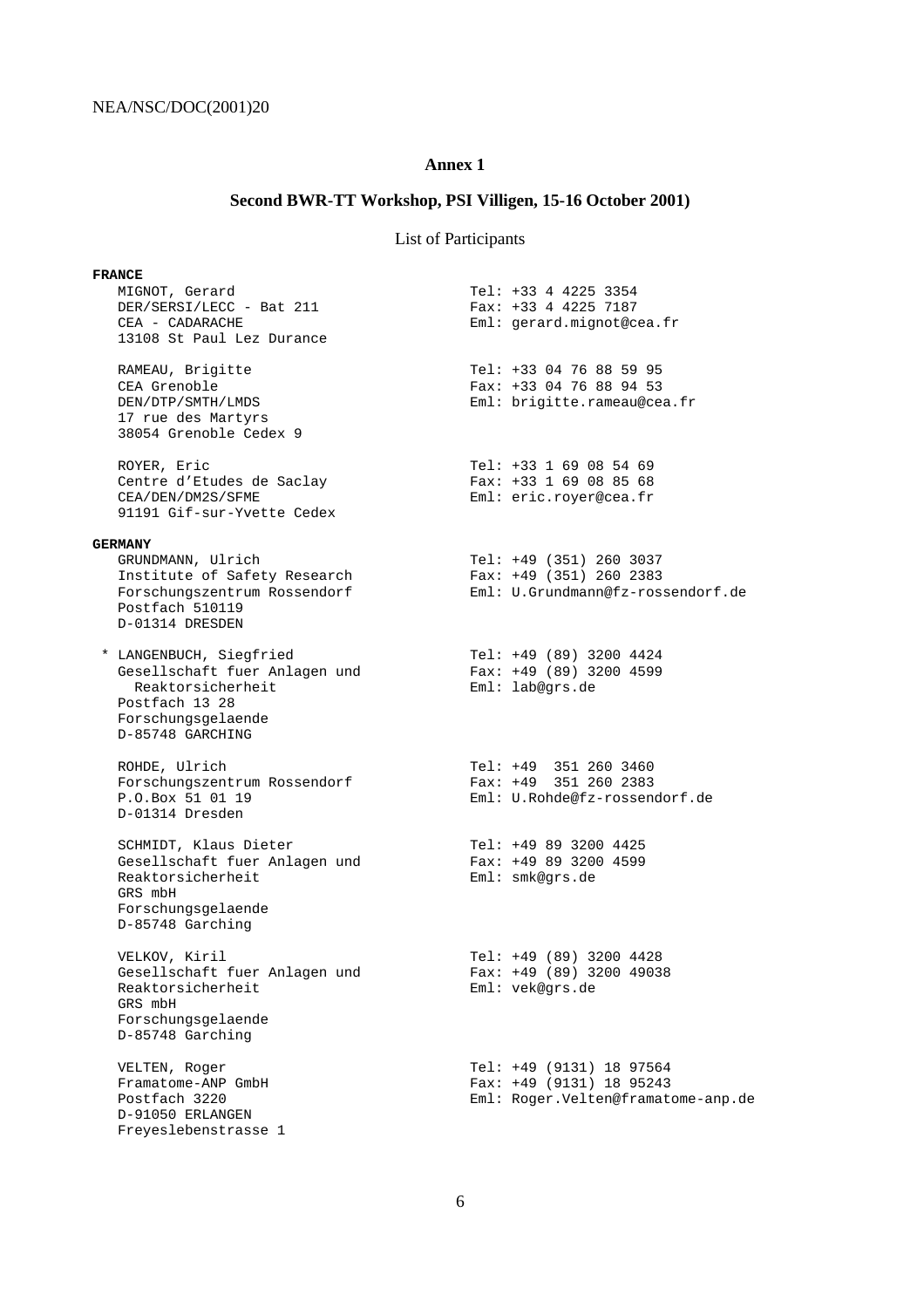**ITALY** BOUSBIA SALAH, Anis Tel: Universita degli Studi di Pisa Eml: o105808@docenti.ing.unipi.it Costr. Meccaniche e Nucleari Via Diotisalvi, 2 I-56126 PISA \* D'AURIA, Francesco Tel: +39 (050) 836653 Universita degli Studi Fax: +39 (050) 836665 di Pisa Eml: dauria@ing.unipi.it Costr. Meccaniche e Nucleari Via Diotisalvi, 2 I-56126 PISA **JAPAN** HOTTA, Akitoshi Tel: +81 (3) 4586 6742 TEPCO Systems Corporation Fax: +81 (3) 4586 1190 In-Core Management Systems Dept. Eml: hotta-akitoshi@tepsys.co.jp Tokyo Bijyutsu Club Building 6-19-15 Shinbashi, Minato-ku TOKYO 105-0004 \* KAWAMURA, Shinichiro Tel: +81 (45) 770 2051 Reactor Design Engineering D. Fax: +81 (45) 770 2179 TOSHIBA Corporation Eml: shinichiro.kawamura@toshiba.co.jp Isogo Nuclear Engineering Center 8, Shinsugita, Isogo-ku Yokohama 235-8523 UI, Atsushi Tel: +81 29 287 8236 or, nesasni<br>Nuclear Fuel Industries, Ltd.<br>3135-41, Muramatsu, Eml: ui@nfi.co.jp Tokai-mura Naka-gun, Ibaraki, 319-1196 UTSUNO, Hideaki Tel: +81 3 4512 2742 Institute of Nuclear Safety (INS) Fax: +81 3 4512 2799 Nuclear Power Engineering Corporation (NU Eml: utsuno@nupec.or.jp Fujita Kanko - Toranomon Bldg. 7F 3-17-1, Toranomon, Minato-ku TOKYO 105-0001 **SPAIN** ARAGONES BELTRAN, Jose M. Tel: +34 91 336 3108 ARAGONES BELIKAN, UOSE M.<br>
Dept. de Ingenieria Nuclear Fax: +34 91 336 3002<br>
ETSI-Industriales Eml: araqo@din.upm.es Eml: arago@din.upm.es Univ. Politecnica de Madrid Jose Gutierrez Abascal 2 E-28006 MADRID GOMEZ, Andres J. Tel: +34 91 767 52 34 Iberdrola Ingenieria Fax: +34 91 767 53 89 Ave. Burgos 8B **Eml:** agn@iberdrolaingenieria.es E-28036 MADRID \* VERDU MARTIN, Gumersindo Tel: +34 96 387 76 30 Departamento de Ingenieria Quimica y Nucl Fax: +34 96 387 76 39 Universidad Politecnica Eml: gverdu@iqn.upv.es Campus Camiro de Vera P.O. Box 22012 46071 VALENCIA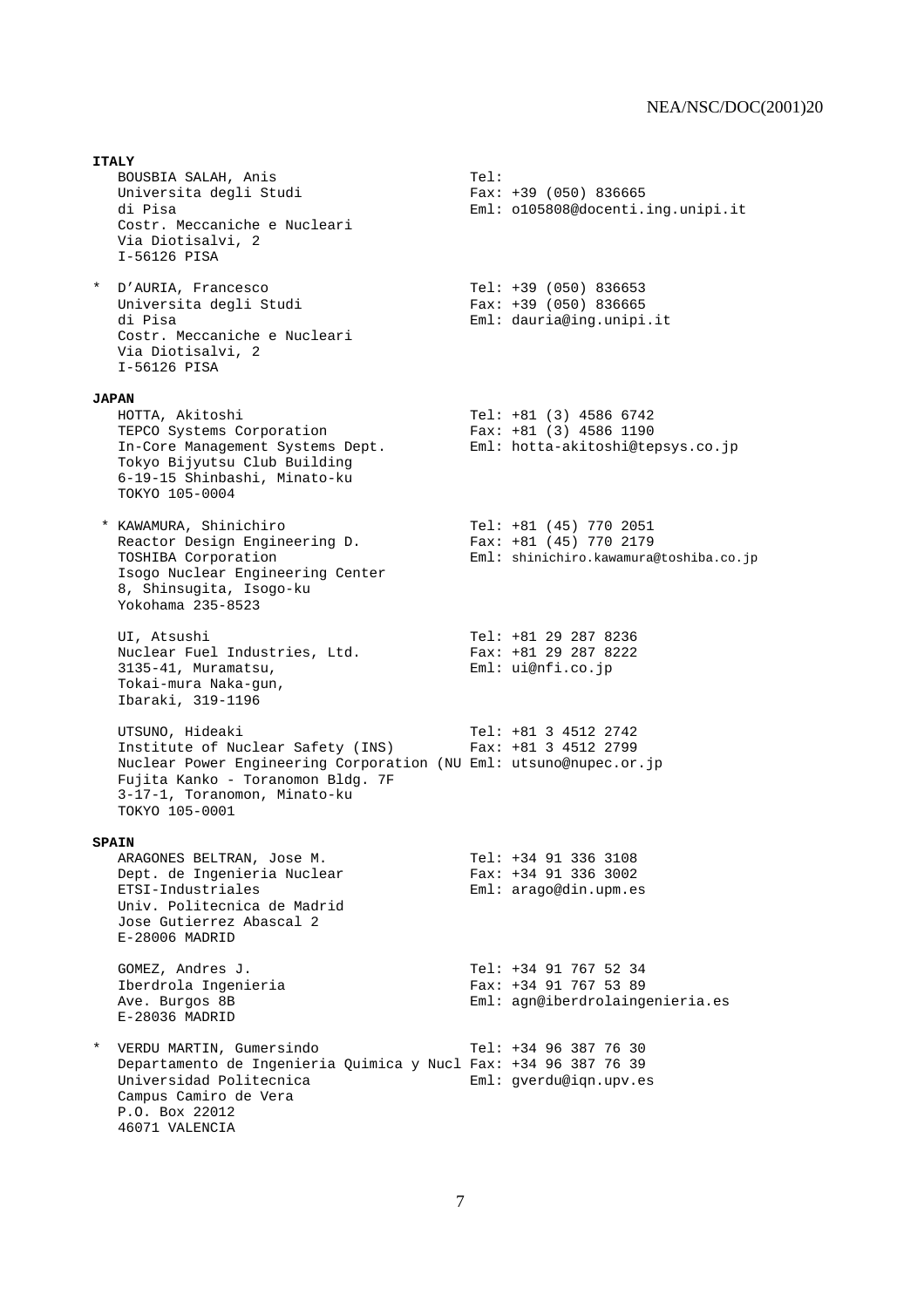**SWEDEN** PANAYOTOV, Dobromir Tel: +46 21 347743 Westinghouse-Atom AB SE-721 63 Vasteras **Eml:** dobromir.panayotov@se.westinghouse.com **SWITZERLAND** BARTEN, Werner<br>Laboratory for Reactor Physics Fax: +41 56 310 23 27 Laboratory for Reactor Physics and Systems Behaviour **Eml:** Werner.Barten@psi.ch Paul Scherrer Institut CH-5232 Villigen PSI CHAWLA, Rakesh Tel: +41 56 310 23 26 Laboratory for Reactor Physics Fax: +41 56 310 23 27 and Systems Behaviour Eml: Rakesh.Chawla@psi.ch Paul Scherrer Institute CH-5232 VILLIGEN PSI CODDINGTON, Paul Tel: +41 56 310 2738 Laboratory for Reactor Physics Fax: +41 56 310 2327 and System Behaviour **Eml:** Paul.Coddington@psi.ch Paul Scherrer Institute CH-5232 Villigen - PSI FERROUKHI, Hakim Tel: +41 (0)56 310 4062 Nuclear Energy and Safety Research Depart Fax: +41 (0)56 310 2327 Laboratory for Reactor Physics and System Eml: Hakim.Ferroukhi@psi.ch Behaviour Paul Scherrer Institut CH-5232 Villigen PSI RINGELE, Ruth Tel: +41 56 310 2592 Paul Scherrer Institut Fax: +41 56 310 2327 CH-5232 VILLIGEN PSI **Eml:** ruth.ringele@psi.ch WAND, Hartmut Tel: +41 (0) 56 310 3811 Hauptabteilung für die Fax: +41 (0) 56 310 3854 Sicherheit der Kernanlagen Eml: hartmut.wand@hsk.psi.ch  $(HSK)$  CH-5232 VILLIGEN HSK **UNITED STATES OF AMERICA** DELFINO, Claudio Tel: Nuclear Engineering Programme Fax: +1 (814) 863 4848 The Pennsylvania State University Eml: cud2@psu.edu 230 Reber Building University Park PA 16802 \* DOWNAR, Thomas J. Tel: +1 (765) 494 5752 School of Nuclear Engineering Fax: +1 (765) 494 9570 Purdue University Eml: downar@ecn.purdue.edu 1290 Nuclear Engineering Bldg W. LAFAYETTE, IN 47907-1290 IVANOV, Kostadin Tel: +1 (814) 865 0040 Associate Professor Fax: +1 (814) 865 8499 Nuclear Engineering Programme Eml: kni1@psu.edu The Pennsylvania State University 231 Sackett Building University Park PA 16802-1408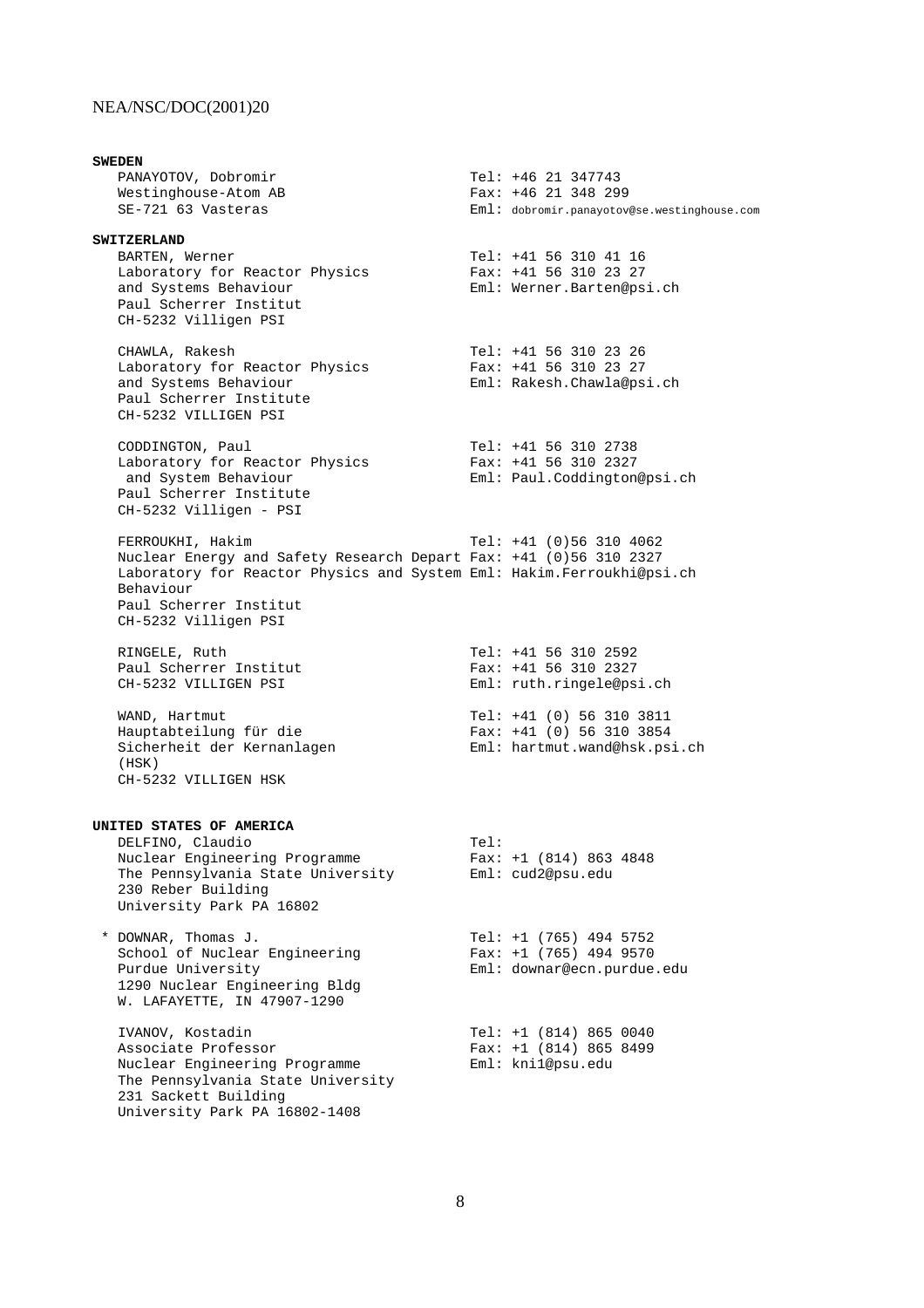OLSON, Andy Tel: +1 (610) 765 5830 Exelon Corporation Fax: +1 (610) 765 5651 200 Exelon Way, KSA-2N Eml: andy.olson@exeloncorp.com Kennett Square PA 19348

 \* SOLIS-RODARTE, Jorge Tel: +1 814 (865) 8751 Nuclear Engineering Program Fax: +1 814 (863) 4848 The Pennsylvania State University Eml: jus11@psu.edu 227 Reber Building University Park Pennsylvania 16802-1408

 \* ULSES, Tony Tel: +1 301 415 1194 Reactor Systems Branch USNRC Eml: apu@nrc.gov MS O 10B3 11555 Rockville Pike Rockville, MD 20852

 VELA GARCIA, Monica Tel: +1 814 865 8751 Nuclear Engineering Programme Fax: +1 814 863 4848 The Pennsylvania State University Eml: mxv185@psu.edu 230 Reber Building University Park PA 16802

# **International Organisations**

 SARTORI, Enrico Tel: +33 1 45 24 10 72 / 78 Fax: +33 1 45 24 11 10 / 28<br>Eml: sartori@nea.fr Le Seine-Saint Germain 12 boulevard des Iles F-92130 ISSY-LES-MOULINEAUX

### **\* regret not to have been able to attend**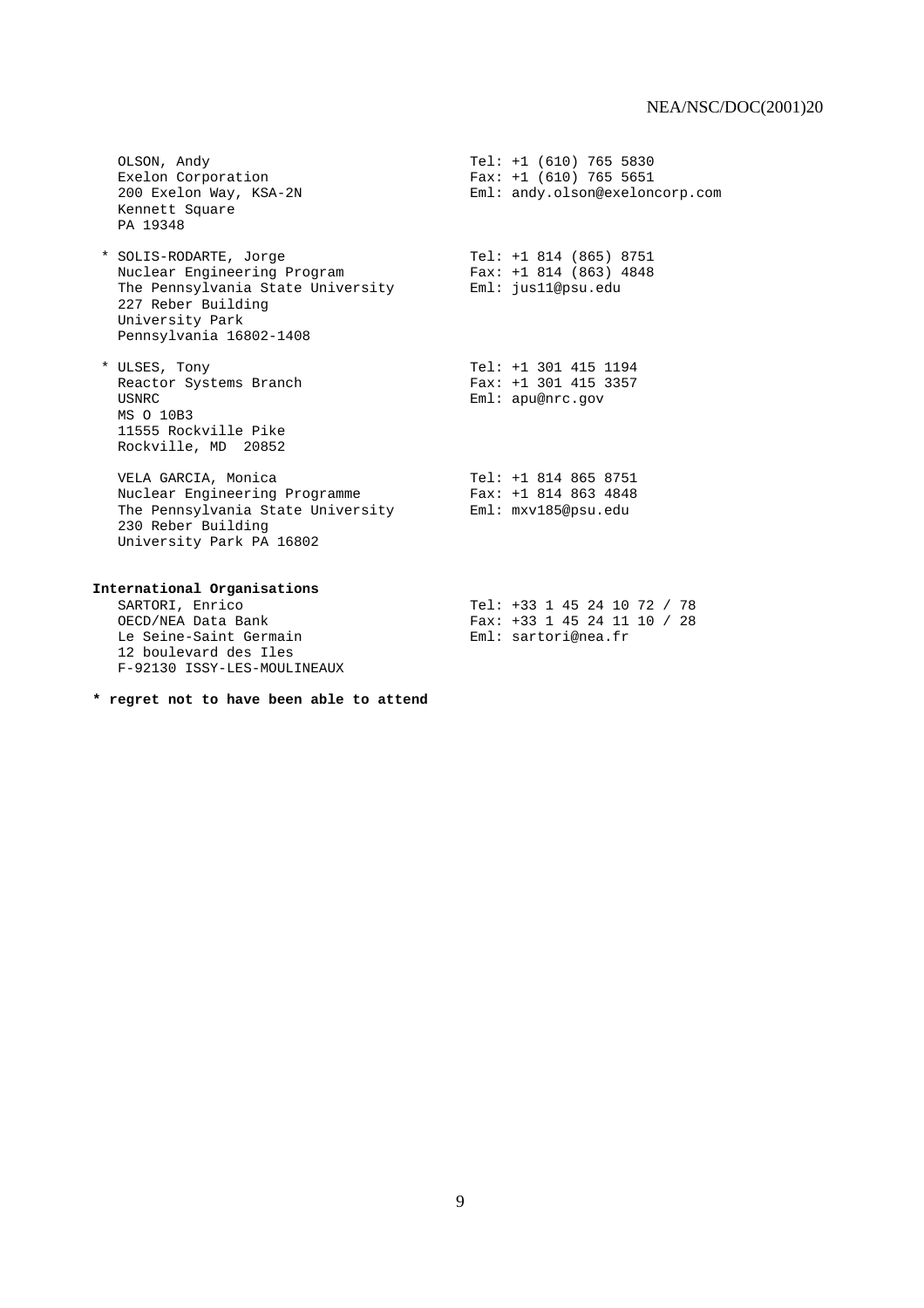## **Annex 2**

# **FINAL PROGRAMME FOR THE SECOND BWR TT BENCHMARK WORKSHOP**

### PSI, Villigen, Switzerland  $15^{th}$  -  $16^{th}$  October 2001

### *([nn] indicates identification of papers presented)*

**Session 1 -** Session Chair *– Paul Coddington*

- 1.1. Introduction and Welcome *Konstantin Foskolos* director of *PSI Nuclear Energy department director*
- 1.2. Introduction of Participants, Review and Approval of the Agenda List of Participants [01], Proposed Agenda [02]
- 1.3. Brief report about discussions at NSC, NEA/OECD concerning 3D Transients and other issues *– José-María Aragonés*.
- 1.4. Kozloduy NPP VVER-1000 Coupled Code Benchmark Problem *Boyan Ivanov and Kostadin Ivanov* [03]
- 1.5. Proposed Control Rod Ejection Transient Benchmark for a Partially MOX Fueled PWR  *Tom Downar (presented by K. Ivanov)* [04]
- 1.6. Information about NRC activities concerning coupled code development and validation *Tom Downar (presented by K. Ivanov)* [05]
- 1.7. Review of the benchmark activities after the 1<sup>st</sup> Benchmark Workshop *Kostadin Ivanov* [06]
- 1.8. Information about the Special Session at PHYSOR 2002 in Seoul, Korea, on Numerical and Computational Issues of Coupled 3-D Kinetics/Thermal-hydraulic System Code Simulations: OECD/NRC BWR TT Benchmark *– Enrico Sartori*
	- Final Announcement and Call for Papers for Physor-2002 [07]

**Session 2 – Phase I** - Session Chair *– Kiril Velkov*

- 2.1 Presentation of Summary Tables & Graphs of Results Submitted *Mónica-Vela García* [08]
- 2.2 Modeling Issues and Discussion of the Phase 1 *–* 'Key Parameters for Evaluating Rapid Pressurization Events' *Andy Olson* [09]
- 2.3 Presentation of results by participants
	- S. Langenbuch, K.-D. Schmidt, K. Velkov: The BWR Turbine Trip Benchmark for Peach Bottom 2 Exercice 1: ATHLET [10]
	- Hotta: Sensitivity Study of Bypass Direct Heating Model in Exercise 1 Using TRAC/BF1 ENTRÉE [11]
	- C. Delfino: Analysis and Modeling of the Steam Lines and Steam By-pass System with the RELAP5.MOD3 Code [12]
	- A. Bousbia Salah, C. Delfino, F. D'Auria: BWR TT Benchmark Analysis Phase I (with RELAP5/MOD3.2) [12bis]
	- G. Mignot, B. Rameau, E. Royer: BWR Turbine Trip calculations with the CATHARE code. [13]
	- H. Utsuno: Peach Bottom Turbine Trip Benchmark Results from the code "SKETCH-INS/TRAC-BF1, Exercise 1 [14]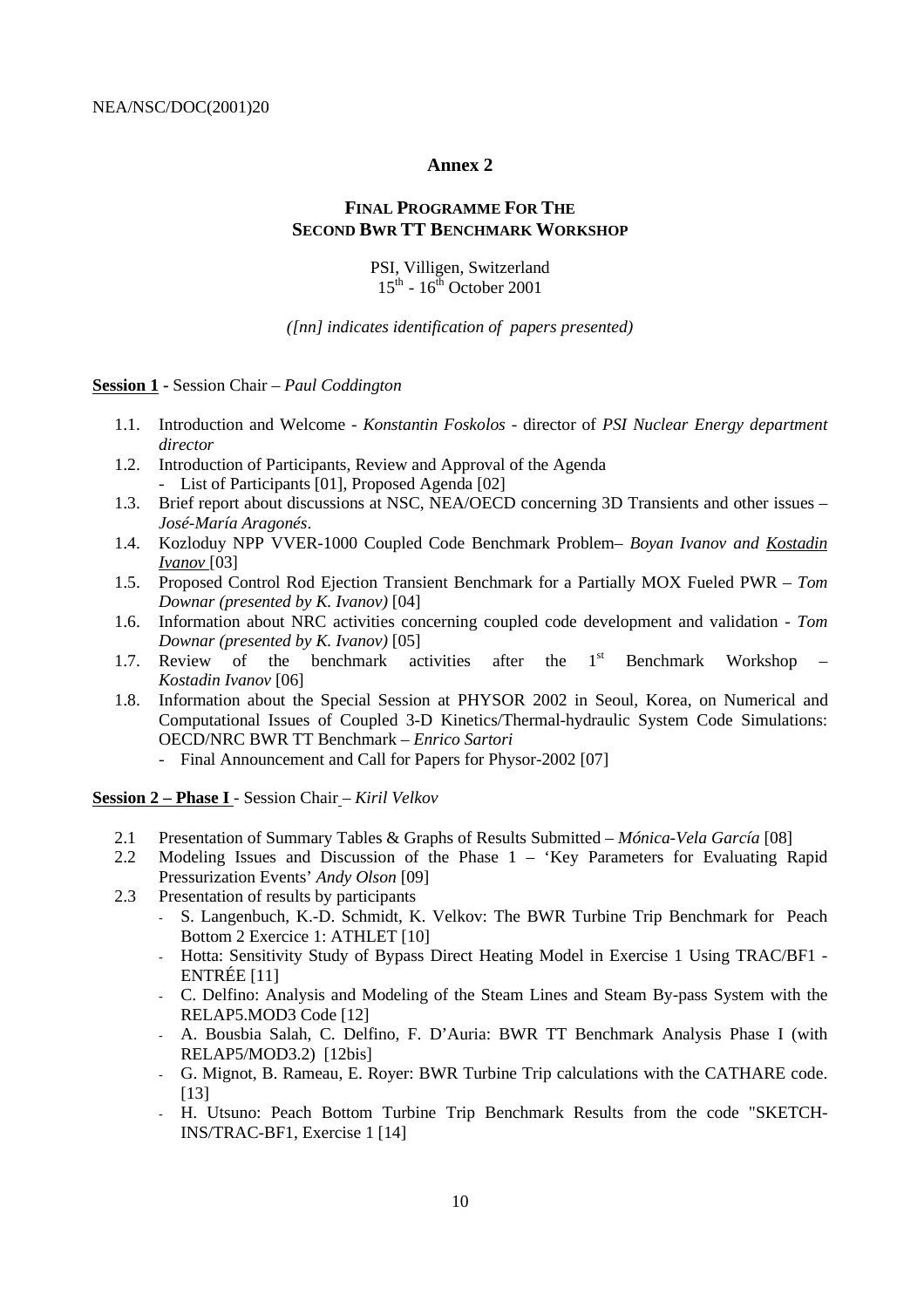- W.Barten, H. Ferroukhi, P. Coddington: PSI Results of Exercise I for the OECD/NEA & USNRC BWR Turbine Trip Benchmark: Results and Parameter Variation using RETRAN-3D [15]
- S. Kawamura, Y. Takeuchi: PB2 Turbine Trip Simulation by TRACG( not presented orally) [16]
- Jorge Solis and Anthony Ulses: TRAC-M Application to the OECD/NRC BWR TT Benchmark - Exercise 1 Results [17]
- 2.4 Discussion of Results and Conclusions for Phase I

### **Session 3 – Phase II** - Session Chair *– Akitoshi Hotta*

- 3.1 Presentation of Summary Tables & Graphs of Results Submitted  *Mónica Vela-García* [18]
- 3.2 Modeling Issues and Discussion of Phase 2  *Jorge Solis and Kostadin Ivanov* [19]
- 3.3 Presentation of results by participants
	- S. Langenbuch, K.-D. Schmidt, K. Velkov: Results for the BWR Turbine Trip Core Transient by QUABOX/CUBBOX [20]
	- D.J. Lee, T. Downar and T. Ulses: Preliminary Results: Peach Bottom Turbine Trip TRAC-M/PARCS Exercise 2 Analysis [21]
	- D. Panayotov, E. Müller, H. Wijkström Results of OECD BWR TT Benchmark Calculations obtained with POLCA7 and POLCA-T codes [22]
	- Barish Sarikaya and Kostadin Ivanov, PSU: One-dimensional Cross-Section Generation and Modeling [23]
	- E. Royer, G. Mignot, B. Rameau: CRONOS2-FLICA4 results for exercise 2 [24]
	- N. Todorova, E. Royer: Suitable thermal-hydraulic model for exercise 2 [25]
	- H. Utsuno: Peach Bottom Turbine Trip Benchmark Results from the code "SKETCH-INS/TRAC-BF1", Exercise 2 [26]
	- W.Barten, H. Ferroukhi, P. Coddington: Coupled 3D Kinetics/Core Thermal-Hydraulic BC Analysis with CORETRAN [27]
	- U. Grundmann, U. Rohde: Three-dimensional Core Simulations for Exercise 2 with DYN3D [28]

# **Session 4 – Phase III** - Session Chair *– Eric Royer*

- 4.1 Query / Answer session for relevant issues for Phase III
- 4.2 Presentation of first results
- 4.3 Discussion of difficulties and unresolved issues

## **Session 5 -** Session Chair *– José-María Aragonés*

- 5.1 Defining work plan and schedule, actions to progress in completing the 3 phases
- 5.2 Status Schedule of Publication
- 5.3 Plan for presentations at conferences and publishing in journals
- 5.4 Discussion
- 5.5 Conclusion and Closing Remarks

### **Visit to PROTEUS Facility at PSI**